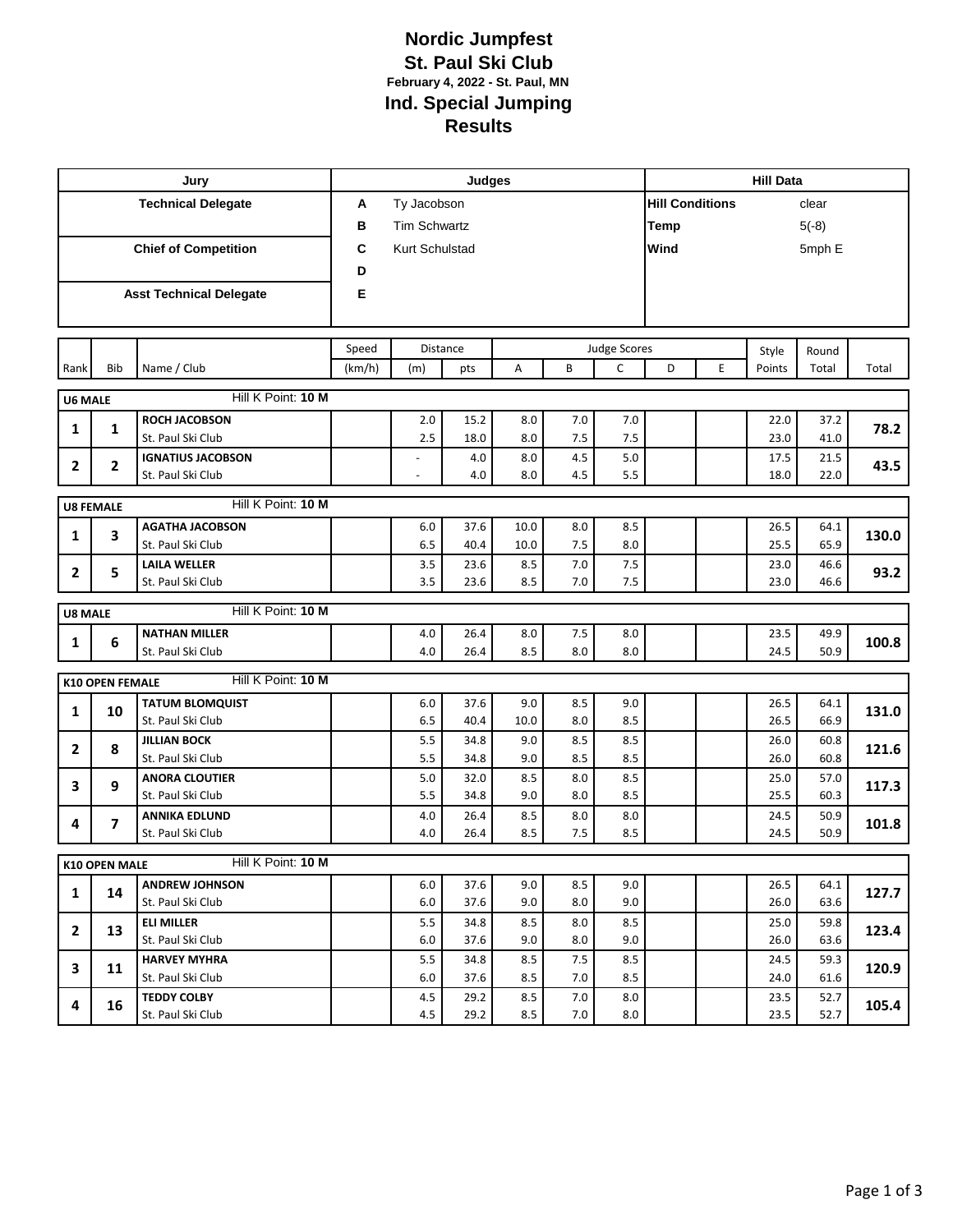## **Nordic Jumpfest St. Paul Ski Club February 4, 2022 - St. Paul, MN Ind. Special Jumping Results**

|                |                                            |                         | Speed  | Distance |         | <b>Judge Scores</b> |      |      |   | Style | Round  |       |       |  |
|----------------|--------------------------------------------|-------------------------|--------|----------|---------|---------------------|------|------|---|-------|--------|-------|-------|--|
| Rank           | Bib                                        | Name / Club             | (km/h) | (m)      | pts     | Α                   | B    | C    | D | E     | Points | Total | Total |  |
|                |                                            |                         |        |          |         |                     |      |      |   |       |        |       |       |  |
|                | <b>U10 FEMALE</b>                          | Hill K Point: 20 M      |        |          |         |                     |      |      |   |       |        |       |       |  |
| 1              | 18                                         | <b>AVA CHAPMAN</b>      |        | 14.0     | 31.2    | 13.0                | 12.5 | 12.5 |   |       | 38.0   | 69.2  | 135.0 |  |
|                |                                            | St. Paul Ski Club       |        | 13.5     | 28.8    | 13.0                | 12.5 | 11.5 |   |       | 37.0   | 65.8  |       |  |
| $\mathbf{2}$   | 17                                         | <b>TERESA MYHRA</b>     |        | 10.5     | 14.4    | 11.5                | 11.5 | 11.0 |   |       | 34.0   | 48.4  | 116.7 |  |
|                |                                            | St. Paul Ski Club       |        | 16.0     | 40.8    | 7.0                 | 10.5 | 10.0 |   |       | 27.5   | 68.3  |       |  |
| U10 MALE       |                                            | Hill K Point: 20 M      |        |          |         |                     |      |      |   |       |        |       |       |  |
| 1              | 19                                         | <b>SILAS MAKI</b>       |        | 13.5     | 28.8    | 12.5                | 12.0 | 12.0 |   |       | 36.5   | 65.3  | 129.6 |  |
|                |                                            | St. Paul Ski Club       |        | 13.5     | 28.8    | 12.5                | 11.5 | 11.5 |   |       | 35.5   | 64.3  |       |  |
|                | Hill K Point: 20 M<br><b>K20 OPEN MALE</b> |                         |        |          |         |                     |      |      |   |       |        |       |       |  |
|                |                                            | <b>JOSIAH MILLER</b>    |        | 15.5     | 38.4    | 13.5                | 12.5 | 12.0 |   |       | 38.0   | 76.4  |       |  |
| 1              | 20                                         | St. Paul Ski Club       |        | 16.0     | 40.8    | 11.0                | 11.0 | 10.5 |   |       | 32.5   | 73.3  | 149.7 |  |
|                |                                            | <b>EVAN SCHULSTAD</b>   |        | 11.0     | 16.8    | 12.5                | 11.5 | 11.0 |   |       | 35.0   | 51.8  |       |  |
| $\overline{2}$ | 21                                         | St. Paul Ski Club       |        | 10.0     | 12.0    | 12.0                | 11.5 | 11.5 |   |       | 35.0   | 47.0  | 98.8  |  |
|                | Hill K Point: 30 M<br>U12 FEMALE           |                         |        |          |         |                     |      |      |   |       |        |       |       |  |
|                |                                            | <b>AVA CHAPMAN</b>      |        | 17.0     | $8.0\,$ | 13.0                | 13.5 | 13.0 |   |       | 39.5   | 47.5  |       |  |
| 1              | 24                                         | St. Paul Ski Club       |        | 17.0     | 8.0     | 13.5                | 13.0 | 13.5 |   |       | 40.0   | 48.0  | 95.5  |  |
|                |                                            | <b>DELIA JACOBSON</b>   |        | 16.5     | 6.0     | 13.5                | 13.0 | 13.0 |   |       | 39.5   | 45.5  |       |  |
| 2              | 23                                         | St. Paul Ski Club       |        | 16.0     | 4.0     | 13.5                | 13.0 | 13.0 |   |       | 39.5   | 43.5  | 89.0  |  |
| 3              | 26                                         | <b>ALAINA NEWTON</b>    |        | 15.5     | 2.0     | 13.0                | 13.0 | 12.0 |   |       | 38.0   | 40.0  | 85.0  |  |
|                |                                            | St. Paul Ski Club       |        | 16.5     | 6.0     | 13.5                | 12.5 | 13.0 |   |       | 39.0   | 45.0  |       |  |
| 4              | 22                                         | <b>LOUISA JACOBSON</b>  |        | 15.5     | 2.0     | 13.0                | 12.5 | 12.5 |   |       | 38.0   | 40.0  | 82.0  |  |
|                |                                            | St. Paul Ski Club       |        | 16.0     | 4.0     | 13.5                | 12.0 | 12.5 |   |       | 38.0   | 42.0  |       |  |
| 5              | 25                                         | <b>AISLEY EDLUND</b>    |        | 13.5     | (6.0)   | 13.0                | 12.5 | 12.5 |   |       | 38.0   | 32.0  | 52.5  |  |
|                |                                            | St. Paul Ski Club       |        | 11.0     | (16.0)  | 12.0                | 12.0 | 12.5 |   |       | 36.5   | 20.5  |       |  |
| U12 MALE       |                                            | Hill K Point: 30 M      |        |          |         |                     |      |      |   |       |        |       |       |  |
| 1              | 28                                         | <b>JACOB LARSON</b>     |        | 28.0     | 52.0    | 15.5                | 14.0 | 14.5 |   |       | 44.0   | 96.0  | 191.5 |  |
|                |                                            | St. Paul Ski Club       |        | 28.0     | 52.0    | 15.5                | 14.0 | 14.0 |   |       | 43.5   | 95.5  |       |  |
| 2              | 27                                         | <b>CALEB MAKI</b>       |        | 23.5     | 34.0    | 14.5                | 13.5 | 13.5 |   |       | 41.5   | 75.5  | 138.0 |  |
|                |                                            | St. Paul Ski Club       |        | 20.5     | 22.0    | 14.0                | 13.0 | 13.5 |   |       | 40.5   | 62.5  |       |  |
|                | <b>K30 OPEN FEMALE</b>                     | Hill K Point: 30 M      |        |          |         |                     |      |      |   |       |        |       |       |  |
| 1              | 29                                         | <b>GEMMA JACOBSON</b>   |        | 16.0     | 4.0     | 13.5                | 13.0 | 12.5 |   |       | 39.0   | 43.0  | 91.5  |  |
|                |                                            | St. Paul Ski Club       |        | 17.0     | 8.0     | 14.0                | 13.0 | 13.5 |   |       | 40.5   | 48.5  |       |  |
| U14 MALE       |                                            | Hill K Point: 46 M      |        |          |         |                     |      |      |   |       |        |       |       |  |
|                |                                            | <b>JACOB LARSON</b>     |        | 35.5     | 26.4    | 16.0                | 15.5 | 15.5 |   |       | 47.0   | 73.4  |       |  |
| 1              | 30                                         | St. Paul Ski Club       |        | 35.0     | 24.8    | 16.5                | 15.0 | 15.0 |   |       | 46.5   | 71.3  | 144.7 |  |
|                |                                            |                         |        |          |         |                     |      |      |   |       |        |       |       |  |
| U16 MALE       |                                            | Hill K Point: 46 M      |        |          |         |                     |      |      |   |       |        |       |       |  |
| 1              | 31                                         | <b>GABRIEL JACOBSON</b> |        | 41.5     | 45.6    | 17.0                | 16.0 | 16.5 |   |       | 49.5   | 95.1  | 192.3 |  |
|                |                                            | St. Paul Ski Club       |        | 42.0     | 47.2    | 17.0                | 16.0 | 17.0 |   |       | 50.0   | 97.2  |       |  |